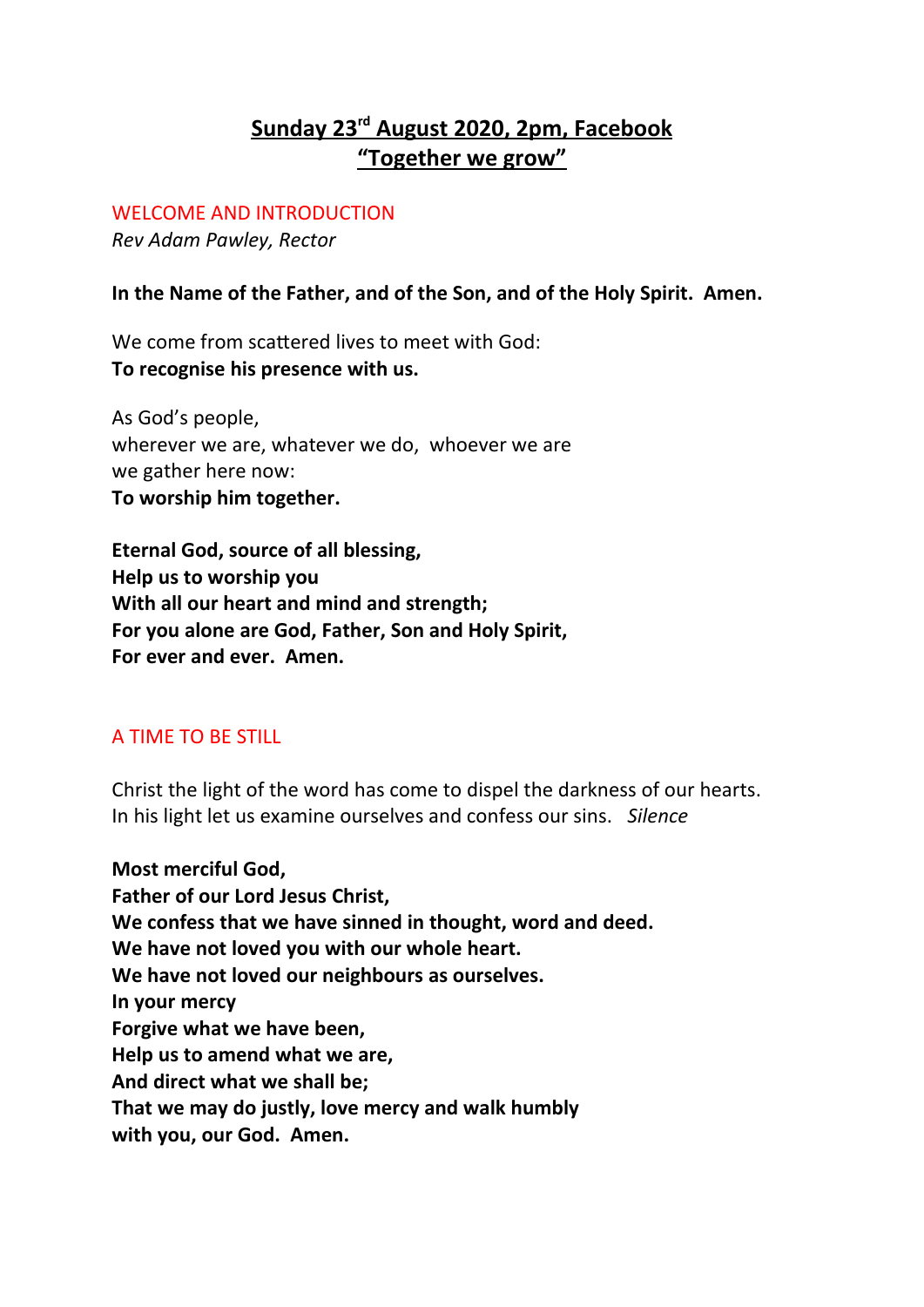*Adam:* May the God of love and power Forgive you and free you from your sins, Heal and strengthen you by his Spirit, And raise you to new life in Christ our Lord. **Amen.** 

## SONG

#### **Come set Your rule and reign**

In our hearts again Increase in us we pray Unveil why we're made Come set our hearts ablaze with hope Like wildfire in our very souls Holy Spirit come invade us now We are Your Church We need Your power In us

We seek Your kingdom first We hunger and we thirst Refuse to waste our lives For You're our joy and prize To see the captive hearts released The hurt, the sick, the poor at peace We lay down our lives for Heaven's cause We are Your church We pray revive This earth

*Build Your kingdom here Let the darkness fear Show Your mighty hand Heal our streets and land Set Your church on fire Win this nation back Change the atmosphere Build Your kingdom here We pray*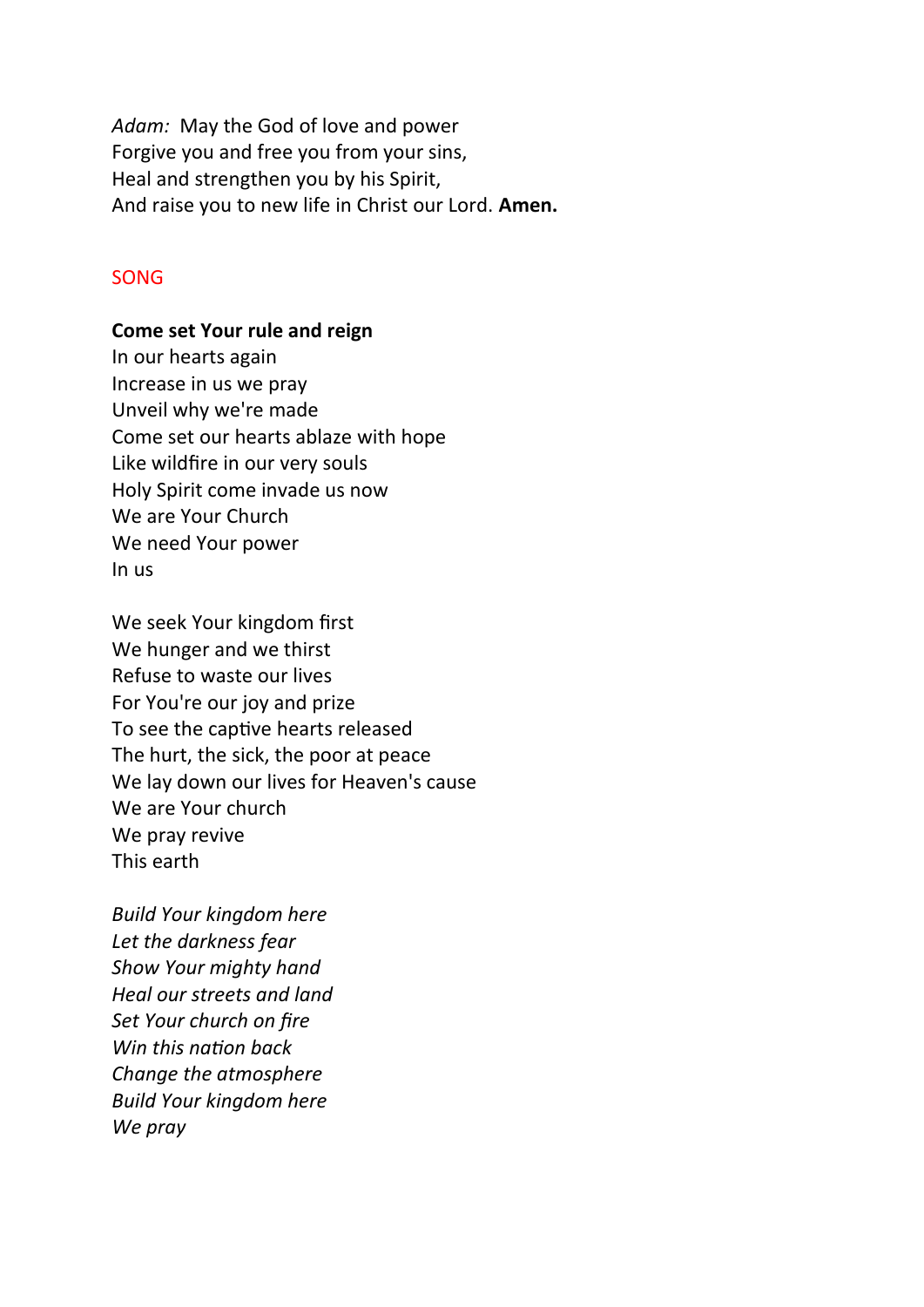Unleash Your kingdom's power Reaching the near and far No force of hell can stop Your beauty changing hearts You made us for much more than this Awake the kingdom seed in us Fill us with the strength and love of Christ We are Your church We are the hope On earth

*Build Your kingdom here Let the darkness fear Show Your mighty hand Heal our streets and land Set Your church on fire Win this nation back Change the atmosphere Build Your kingdom here We pray* 

### A TIME TO LEARN

### **Hebrews 10:19-25** | *Read by Luke*

 $19$  Therefore, brothers and sisters, since we have confidence to enter the Most Holy Place by the blood of Jesus,  $^{20}$  by a new and living way opened for us through the curtain, that is, his body,  $^{21}$  and since we have a great priest over the house of God, <sup>22</sup> let us draw near to God with a sincere heart and with the full assurance that faith brings, having our hearts sprinkled to cleanse us from a guilty conscience and having our bodies washed with pure water.  $^{23}$  Let us hold unswervingly to the hope we profess, for he who promised is faithful.  $24$ And let us consider how we may spur one another on towards love and good deeds, <sup>25</sup> not giving up meeting together, as some are in the habit of doing, but encouraging one another – and all the more as you see the Day approaching. This is the word of the Lord. **Thanks be to God.**

### **A Talk from Gareth**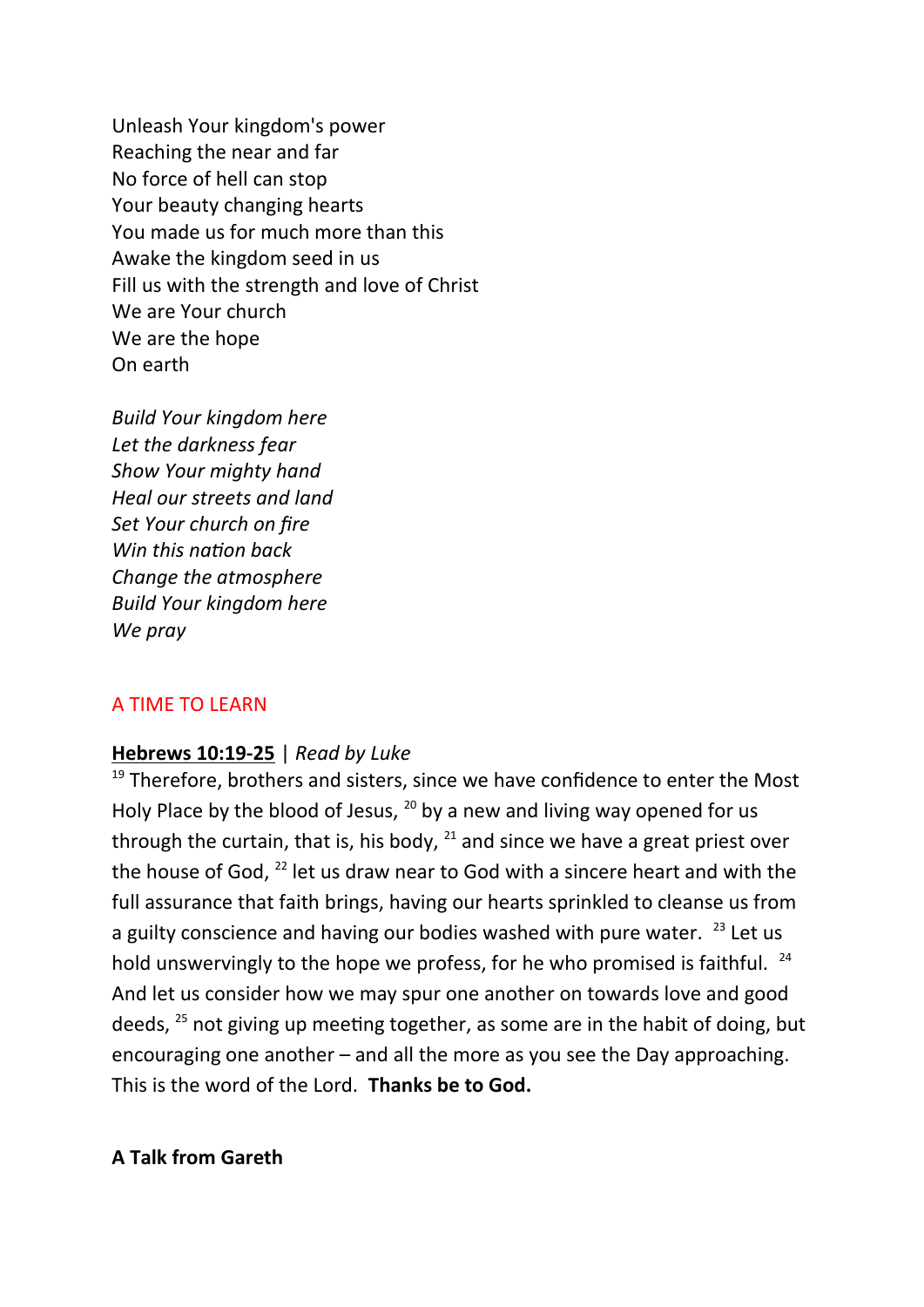#### A TIME TO PRAY *Adam*

## THE LORD'S PRAYER

Let us pray with confidence as our Saviour has taught us: **Our Father who art in heaven, hallowed be thy name, thy kingdom come, thy will be done, on earth as it is in heaven. Give us this day our daily bread. And forgive us our trespasses as we forgive those who trespass against us. And lead us not into temptation, but deliver us from evil. For thine is the kingdom, the power and the glory, for ever and ever. Amen.**

## CLOSING PRAYER

**God, you are everything to us, giving us life, filling us with love, and setting us free from sin that wherever we are, whatever we do, whoever we are, we your children, might live in you. Accept the work of our hands this day and this week, take our lives, give us your peace and renew us in our front-line service of Jesus Christ our Lord. Amen.** 

## THE BLESSING & THE GRACE

The God of hope, fill you with all joy and peace in believing; And the blessing of God Almighty, the Father, the Son and the Holy Spirit, be upon you and remain with you always. **Amen.** 

**The Grace of our Lord Jesus Christ, and the love of God, and the fellowship of the Holy Spirit, be with you all. Amen.**

*2 Corinthians 13:13*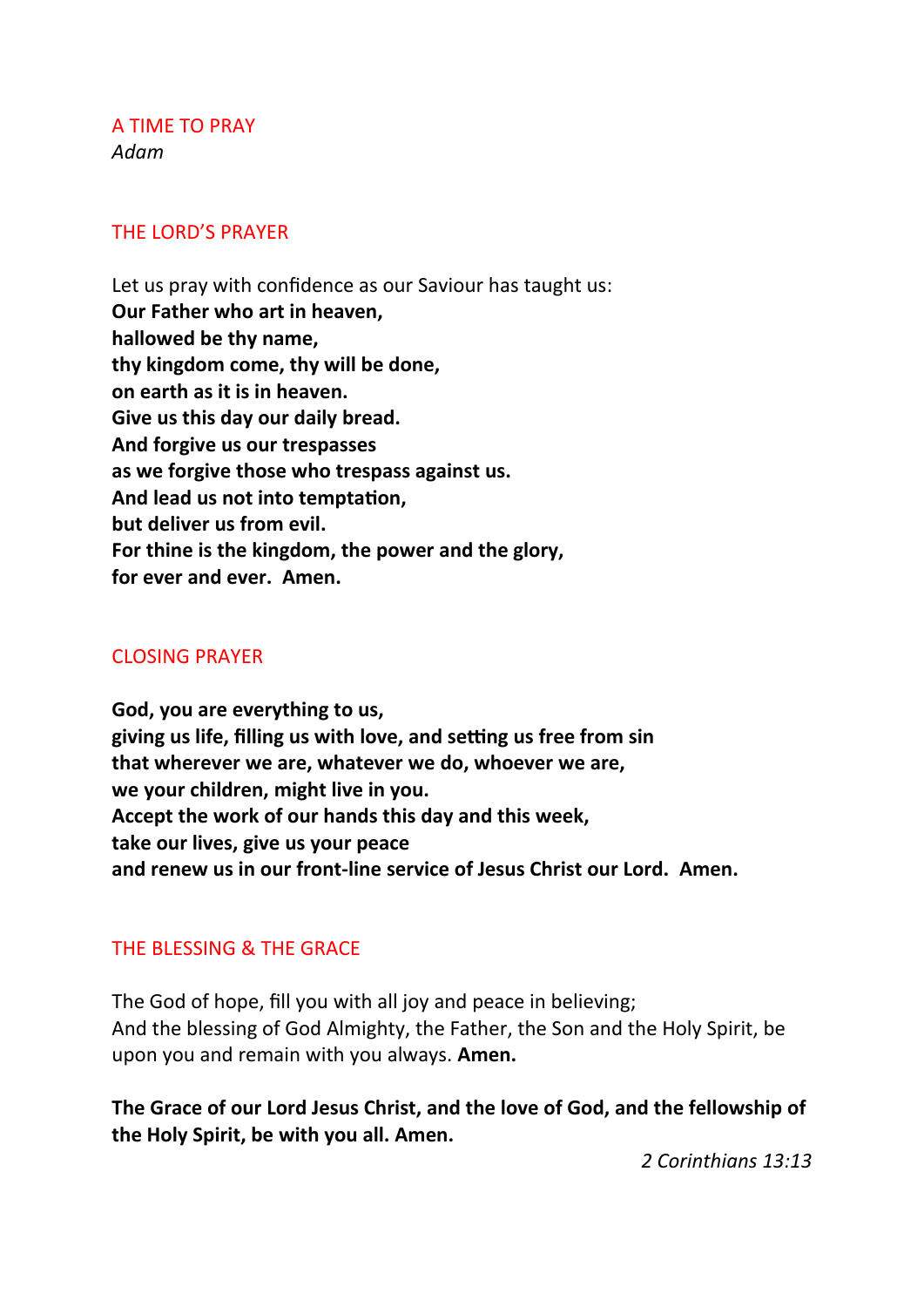## CLOSING SONG OR HYMN

*A worship song to close* **Christ was raised even death could not raise him** Sam Hargreaves © Sam Hargreaves/ RESOUNDworship.org/ Jubilate Hymns <https://youtu.be/wNDLSrIYUsA>

*An alternative traditional hymn* **Christ triumphant, Christ ever reigning** Michael Saward © Michael Saward/Jubilate Hymns <https://youtu.be/jnsbOCH6S1Y>

Words overleaf

*Thank you for joining us in our online worship. We hope and pray you have a good week.*